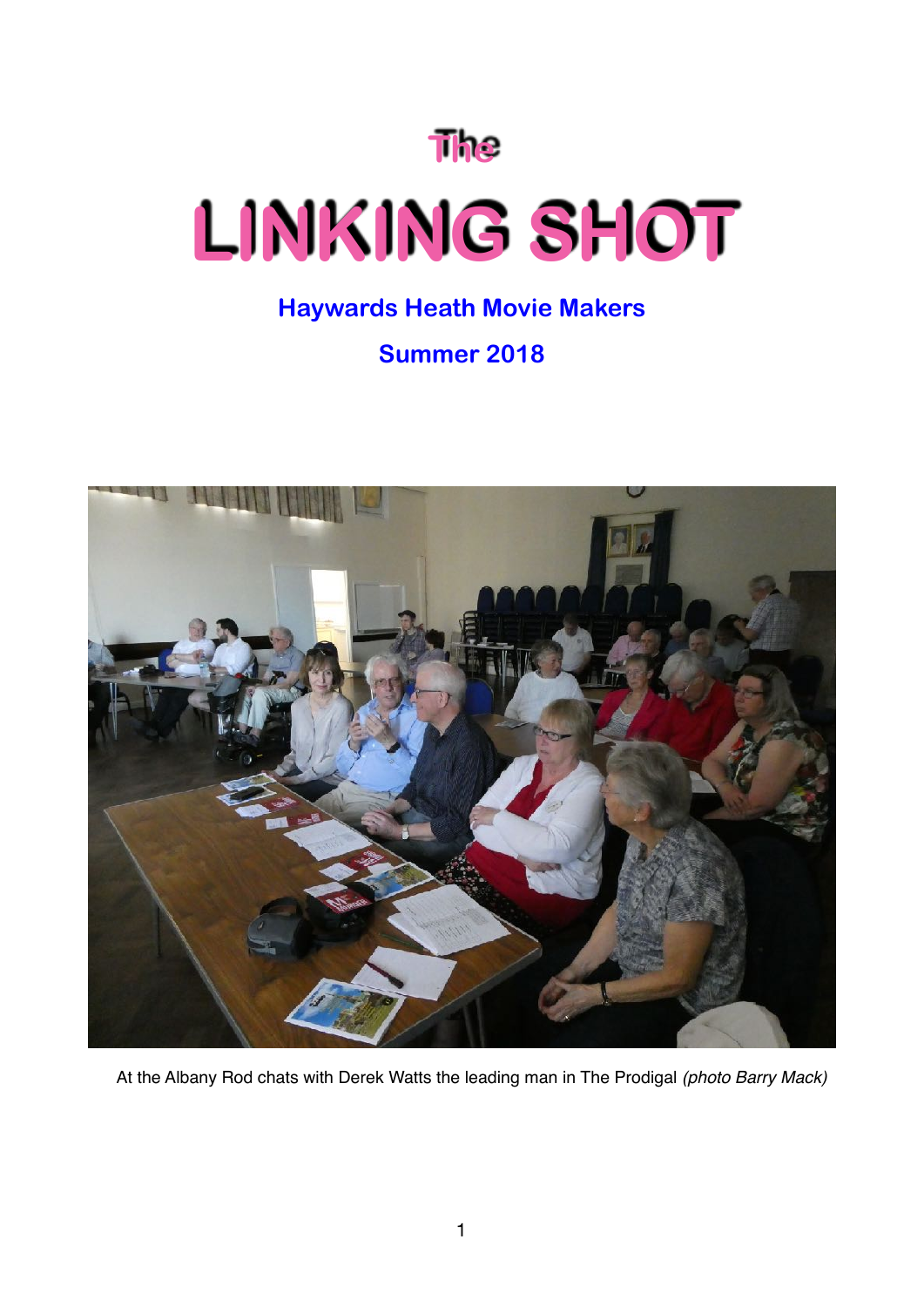## From the Chairman

#### David's Deliberations

It's film Festival time again and we have already had The Albany, quite early this year compared to past vears. It would have been nice to win but I was pleased that we achieved the Runner Up and Sound Trophy that we were awarded. A congratulation again to Chichester on their win and for equalling our hat trick wins. Next year will be interesting for us both!

We have also had the BIAFF weekend in Harrogate at which Rod Willerton achieved a 5 star award and Best Documentary for his film "Mechanical Things" about the eccentric inventions of the late Roland Emmett also starring our very own Merv Huggett! I do remember as a child, accompanying my Mother on shopping trips to Kingston-upon-Thames. We would take a bus to Hampton Court, walked over the bridge and then boarded the Trolley bus to Kingston. Once there we always went to Bentalls where, in the window, working just as you saw in Rod's film, Emmett's Flying Machine. I seem to recall seeing other Emmett creations in Bentalls window at different times as they were a great crowd puller at the time.

We have just hade the SERIAC Film Festival where Rod's film "Mechanical Things" gained a Highly Commended. After the accolade at BIAFF, this in my opinion was a strange decision and may have been down to the personal preferences of the judges. When I've judged films in the past, if I didn't like the subject I tried not to let that influence my assessment. Although I couldn't attend the Festival this year, I was very chuffed to have won the 60 second category with "The Holiday". My two actors were also happy with this result and we have already made another one minute film in the same format but different script. Watch out for it on competition night!

I am struggling to get my head around our "Alan Early" theme for this year which is "The Letter". I've had several ideas but nothing has gelled yet.

We've had two story submissions from our friends in Lancashire on next year's Albany theme "A Close Call". Only one of them has the possibility of becoming a film, but requires a forty something hunky American as the male lead. If anyone knows of such a man, please get in touch.

That's all for now.

# David Fenn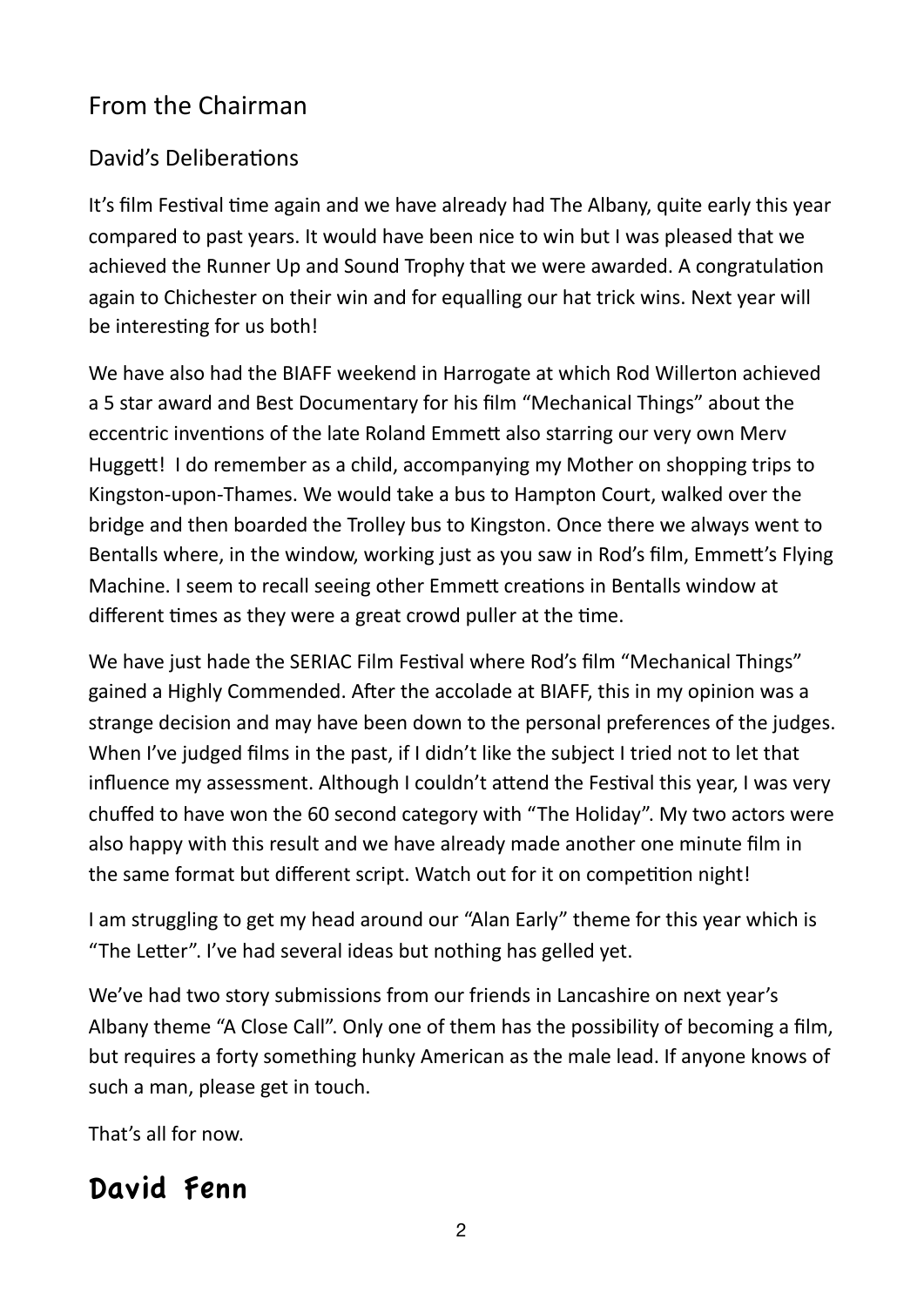# **The Albany inter-club Competition 2018**

This year the competition took place at 2.30 pm on Sunday 22 $nd$  April in the Newell Centre in Tozer Way, Chichester and was hosted by Chichester Film & Video-Makers, the winners for the last two years. About fifty people attended as well as the three judges, Malcolm and Eunice Pike from Gosport & Fareham Camcorder Club and Bill Bolton, who was a member of Portsmouth Ciné Club until it closed but is still actively making films with other ex members and together with Gosport.

This year we were down to four clubs as East Sussex Movie Makers did not participate but next year we hope to be joined by The Isle of Wight Video Camera Club and Solent Moviemakers from Southampton.

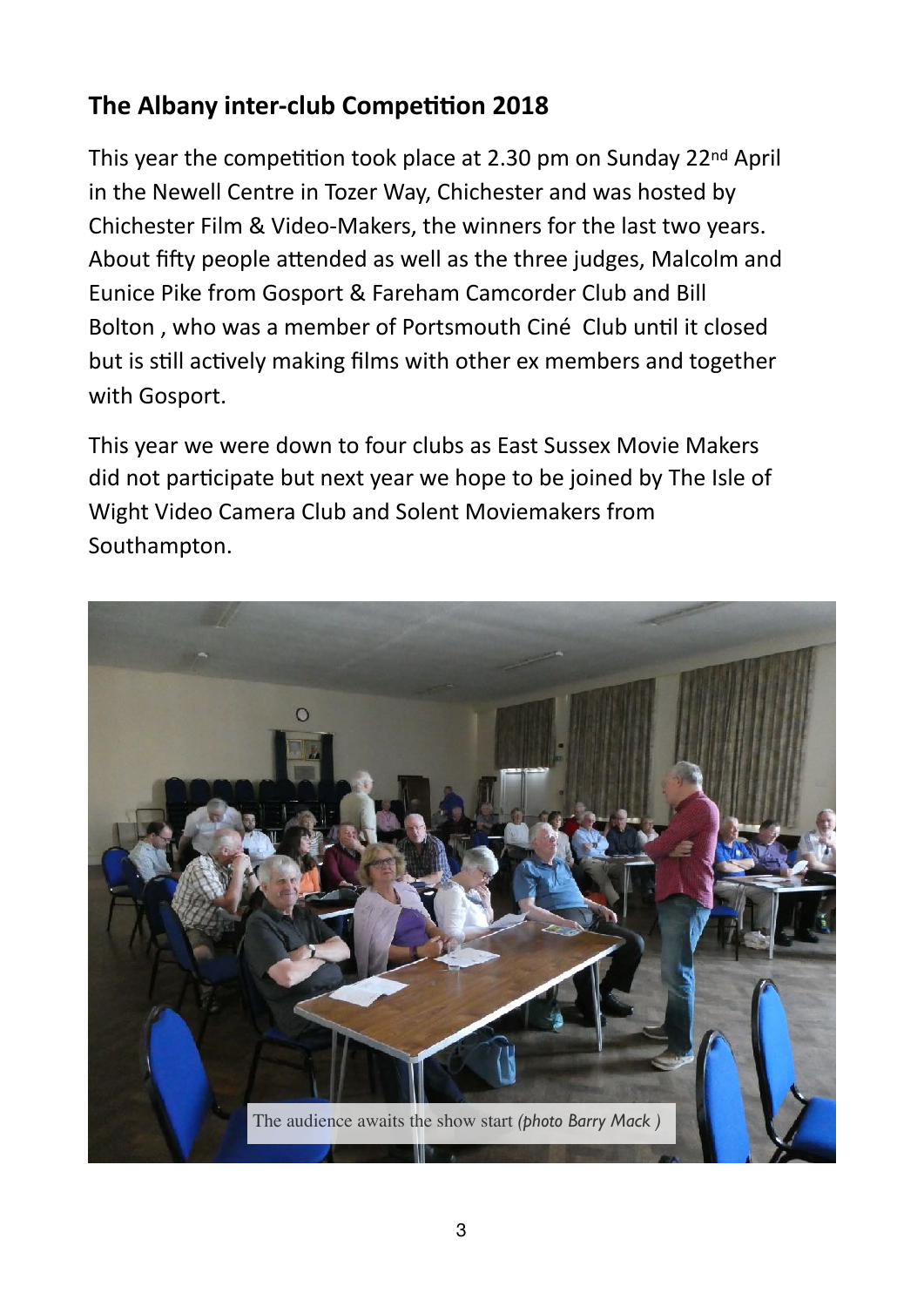With only four clubs entering this year we had one fewer entry and ten minutes less running time than in 2017 but the afternoon was as usual enjoyed by all who attended.

What struck me very much was how a simple theme, The Elephant in the Room, could give rise to such an imaginative variety of plots. We do have some extraordinarily creative minds in the amateur film making world. However, the judges and some HHMM members found it hard to marry some of the films shown to the theme.

And now to the entries.

**Entry A, "Lost in Translation", was by Surrey Border Movie Makers.** This was an ecclesiastical gathering with some miracles thrown in. The judges commented on its clear visuals but said that some of the assumed accents made it difficult to follow the plot.

**Entry B** by Chichester Film & Video Makers was entitled "Cardinal Sin", with a cardinal, a priest and a cast of nuns, one of whom, some attendees spotted, was played by a man. This turned out to be a take on the Immaculate Conception with a pregnant nun, (Nobody touched me) and a vanishing priest (I didn't touch her) at the end. There was also a special star in the sky. This star scene was filmed at the Chichester Planetarium, which added nicely to the story. The judges praised its good direction and positioning and awarded it The Albany Trophy for the best overall entry.

**Entry C** "Stay for the Raffle" was one of two entries by South Downs Film Makers. The theme was a man having a nightmare about an embarrassing moment in a speech he was to give the next day. This turned out to be an undone zip but I did not see this film as a comedy. However, the judges commented on its good filming angles and awarded it the Best Comedy prize, although most of HHMM members thought that the final entry, South Downs Film Makers "The Elephant", a spoof on modern art, was more of a comedy.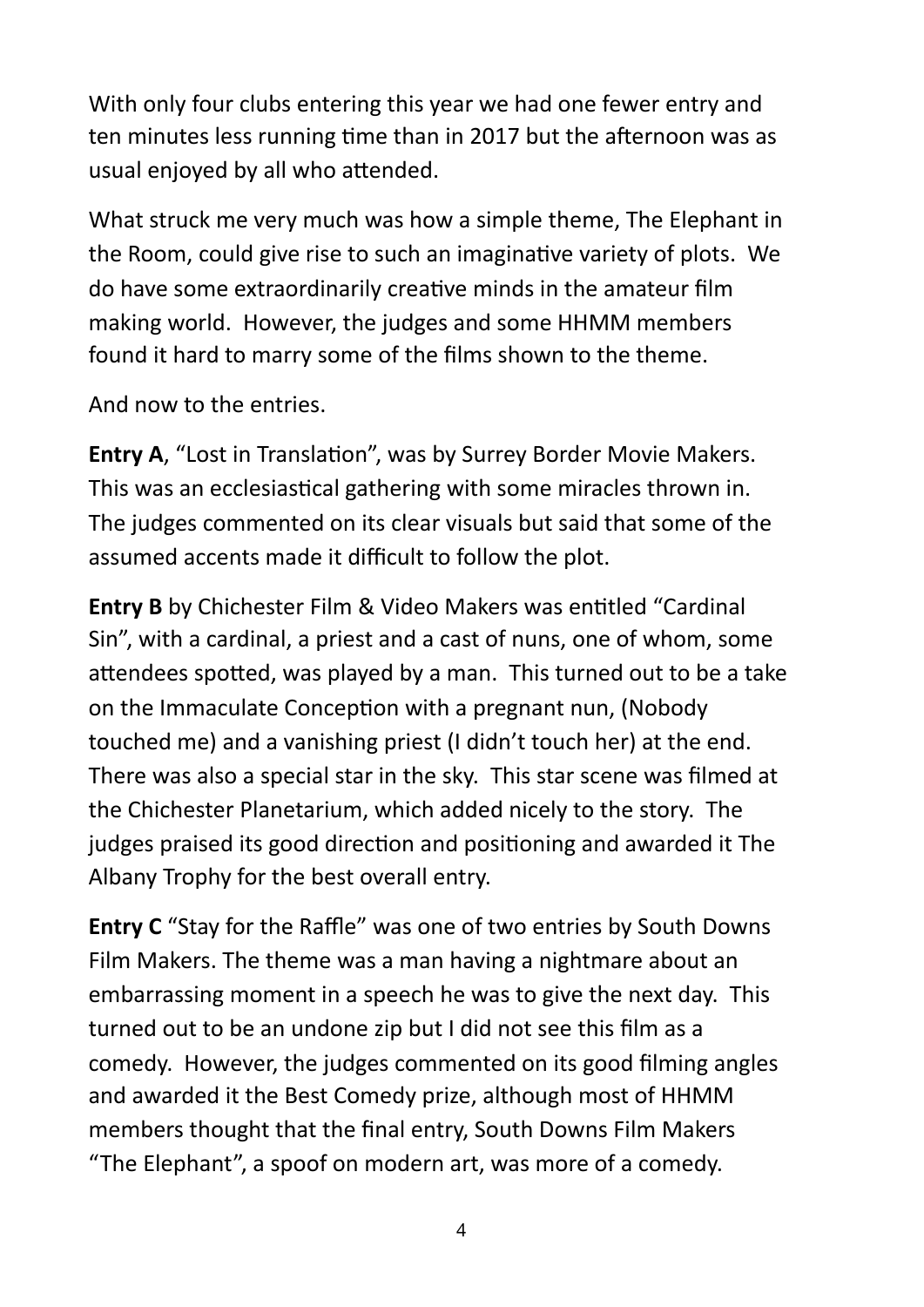"Zipadeedoodah", a short film about a village fête, featuring some very odd attendees, did not win any prizes although it also received a positive comment on its clear visuals. By coincidence, this film had the same embarrassing moment as in "Stay for the Raffle". The judges and others present queried whether a ceramic elephant on a stall was the Elephant in the Room but maybe it was the undone zip?

Second to last was HHMM's entry, "The Prodigal". This was shown again two days later at our regular club evening and I got a lot more out of it at the second viewing. I won't comment on the plot as most members now have seen it and I am sure that it will soon appear on the club's website.

During the break when the judges were conferring the buzz of conversation revealed that it would be a close run between us and Chichester to win.

The principal actor, Derek Watts was excellent and very convincing although the judges picked out the young actress playing his niece, Hanna Levene, for a special commendation. With this entry there

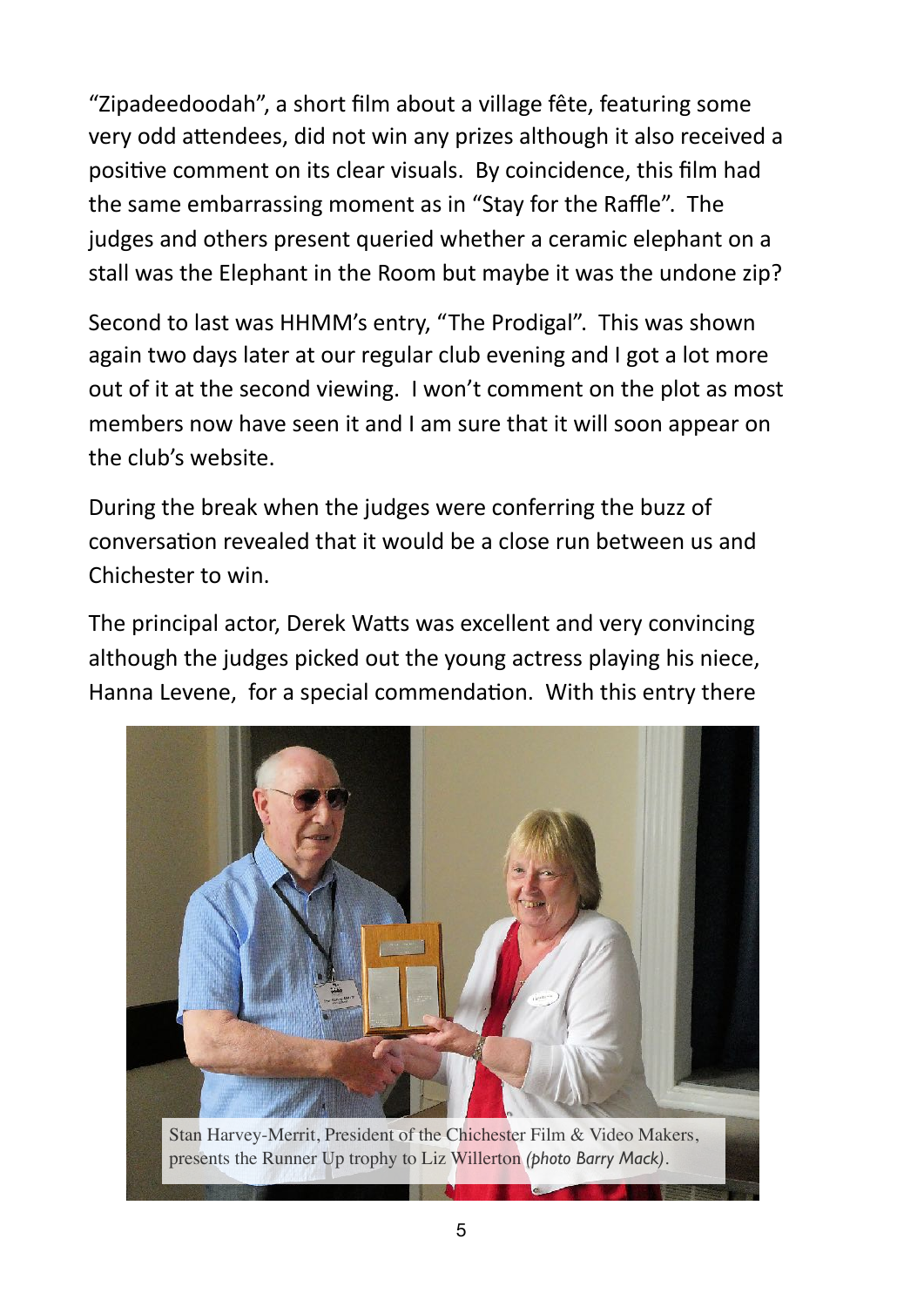was no doubt about it fitting the theme. A special element of this film was that the music was especially composed for HHMM by Hans den Turck. The judges complimented HHMM on having such an intriguing story and its excellent direction and editing. "The Prodigal" was awarded the Runners Up Trophy and The Greenyer Trophy for the best use of sound.



Finally, the judges complimented Chichester Film & Video Makers for the way it had organised and run the whole event. Everything indeed went very smoothly.

*Barry Mack*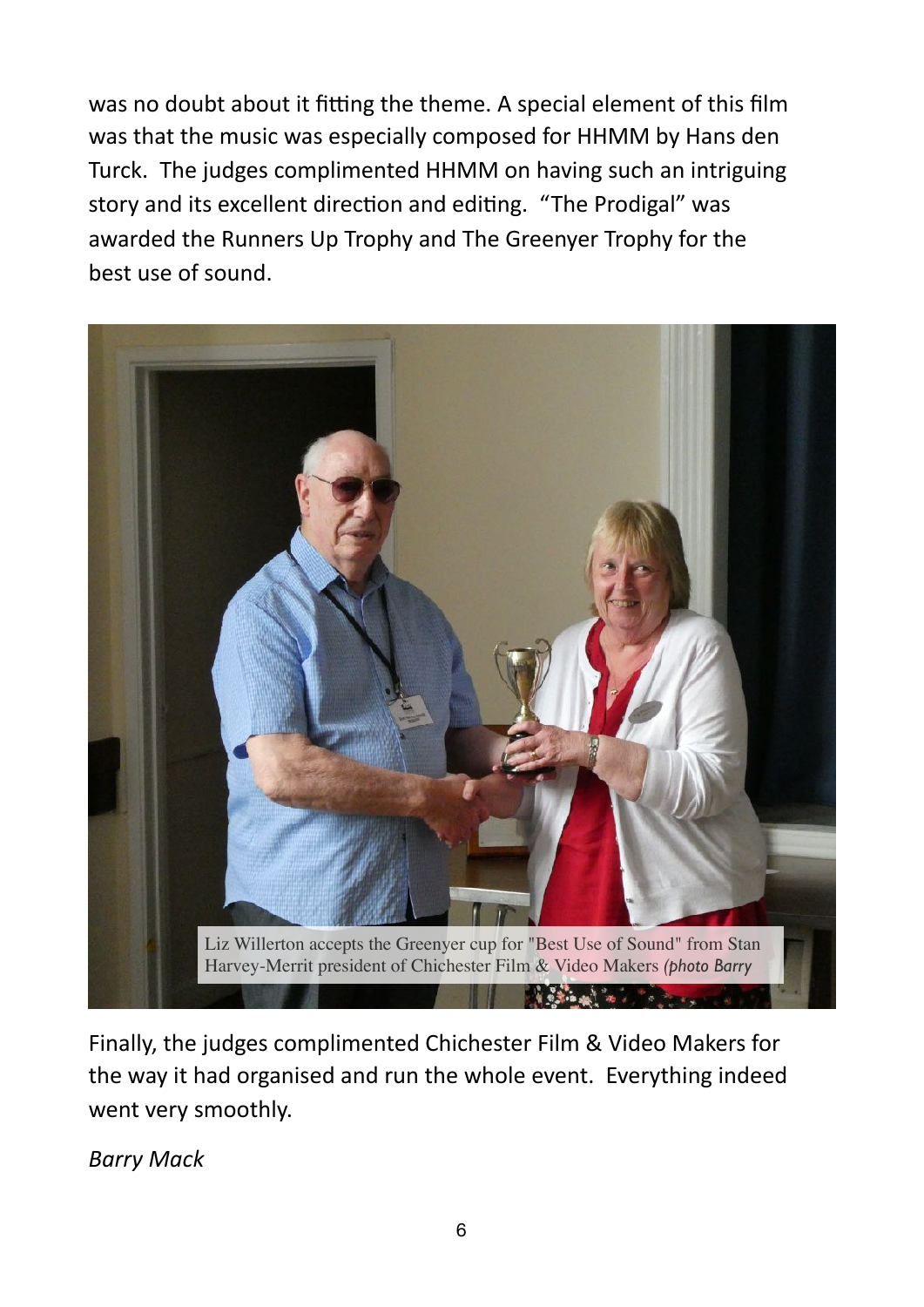#### **Get ready for the Alan Early Competition?**

I'm not sure whether Alan was a founder member of our club, but he was certainly making films in 1949, our foundation year, as there are films of his, held by Screen Archive South East, from that time. The two films of his that I've seen are both of excellent quality. They are "Every Thursday (1970)" - showing the history and production processes of the Mid Sussex Times newspaper, and "Treacle Galore (1972)" - a spoof comedy documentary on the mining of treacle at Chailey.

Looking at the club's records, I've found that Alan was Vice Chairman of our club between 1969 and 1975, and a Vice President in 1975. I'm assuming that the Alan Early Competition was instigated in his memory at sometime in the late 1970s or early 1980s.

In the first years of the competition, during the ciné days, the competition was restricted to the length of a 50ft spool of film. In practise this meant a maximum running time of 4 minutes (Standard 8), or 3 minutes, 20 seconds (Super 8). In more recent years we've extended this running time to 5 minutes. In the days of our Inter Club competitions with Mid Sussex and Copthorne, we used to use the winning Alan Early film as part of our three-film programme.

The competition is held each year, usually in the Autumn, and films are to a set theme. This year's competition will be on October 9th, and films are invited to the theme, "The Letter". Films should be no more than five minutes in length.

Although the theme this year might have members searching for an idea, I can assure you that it would be relatively easy to adapt almost any subject to this theme. If you don't know how, just ask, and I'll give you a couple of tips! Everyone should be able to make a film of five minutes or less so let's have a bumper number of entries in 2018.

*Rod Willerton*